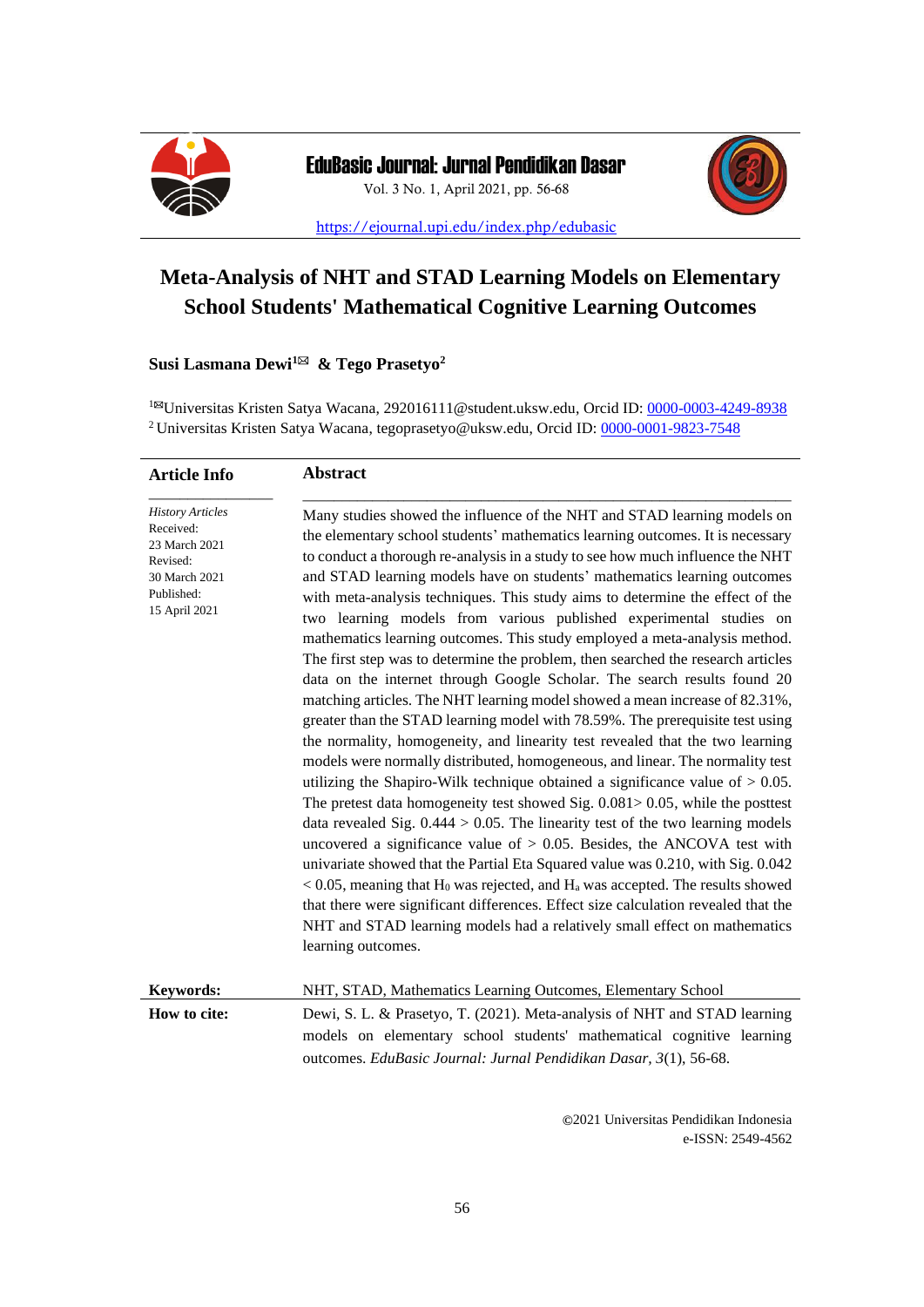| Riwayat Artikel<br>Banyak penelitian yang menunjukkan pengaruh model pembelajaran NHT dan<br>Diterima:                                                                                                                                                                                                                                                                                                                                                                                                                                                                                                                                                                                                                                                                                                                                                                                                                                                                                                                                                                                                                                                                                                                                                                                                                                                                                                                                                                                                                                                                                                                                                                                                                                                                                                                       |
|------------------------------------------------------------------------------------------------------------------------------------------------------------------------------------------------------------------------------------------------------------------------------------------------------------------------------------------------------------------------------------------------------------------------------------------------------------------------------------------------------------------------------------------------------------------------------------------------------------------------------------------------------------------------------------------------------------------------------------------------------------------------------------------------------------------------------------------------------------------------------------------------------------------------------------------------------------------------------------------------------------------------------------------------------------------------------------------------------------------------------------------------------------------------------------------------------------------------------------------------------------------------------------------------------------------------------------------------------------------------------------------------------------------------------------------------------------------------------------------------------------------------------------------------------------------------------------------------------------------------------------------------------------------------------------------------------------------------------------------------------------------------------------------------------------------------------|
| STAD terhadap hasil belajar matematika siswa sekolah dasar. Perlu dilakukan<br>23 Maret 2021<br>analisis ulang secara menyeluruh dalam suatu penelitian untuk melihat seberapa<br>Direvisi:<br>besar pengaruh model pembelajaran NHT dan STAD terhadap hasil belajar<br>30 Maret 2021<br>Diterbitkan:<br>matematika siswa dengan teknik meta analisis. Penelitian ini bertujuan untuk<br>15 April 2021<br>mengetahui pengaruh kedua model pembelajaran tersebut dari berbagai<br>penelitian eksperimental yang dipublikasikan terhadap hasil belajar<br>matematika. Penelitian ini menggunakan metode meta-analisis. Langkah<br>pertama adalah menentukan masalah, kemudian mencari data artikel penelitian<br>di internet melalui Google Scholar. Hasil pencarian menemukan 20 artikel yang<br>cocok. Model pembelajaran NHT menunjukkan peningkatan rerata sebesar<br>82,31% lebih besar dari pada model pembelajaran STAD sebesar 78,59%. Uji<br>menggunakan uji<br>normalitas, homogenitas,<br>dan<br>linieritas<br>prasyarat<br>menunjukkan bahwa kedua model pembelajaran tersebut berdistribusi normal,<br>homogen, dan linier. Uji normalitas dengan teknik Shapiro-Wilk diperoleh nilai<br>signifikansi $> 0.05$ . Uji homogenitas data pretes menunjukkan Sig. $0.081 > 0.05$ ,<br>sedangkan data posttest Sig. 0,444> 0,05. Uji linieritas kedua model<br>pembelajaran menemukan nilai signifikansi> 0,05. Selain itu, uji ANCOVA<br>dengan univariat menunjukkan nilai Partial Eta Squared sebesar 0,210 dengan<br>nilai Sig. 0,042 < 0,05 artinya Ho ditolak dan Ha diterima. Hasil penelitian<br>menunjukkan bahwa terdapat perbedaan yang signifikan. Perhitungan Effect<br>Size menunjukkan bahwa model pembelajaran NHT dan STAD memiliki<br>pengaruh yang relatif kecil terhadap hasil belajar matematika. |
| Kata Kunci:<br>NHT, STAD, Hasil Belajar Matematika, Sekolah Dasar                                                                                                                                                                                                                                                                                                                                                                                                                                                                                                                                                                                                                                                                                                                                                                                                                                                                                                                                                                                                                                                                                                                                                                                                                                                                                                                                                                                                                                                                                                                                                                                                                                                                                                                                                            |
| Cara Mensitasi:<br>Dewi, S. L. & Prasetyo, T. (2021). Meta-analysis of NHT and STAD learning<br>models on elementary school students' mathematical cognitive learning<br>outcomes. EduBasic Journal: Jurnal Pendidikan Dasar, 3(1), 56-68.                                                                                                                                                                                                                                                                                                                                                                                                                                                                                                                                                                                                                                                                                                                                                                                                                                                                                                                                                                                                                                                                                                                                                                                                                                                                                                                                                                                                                                                                                                                                                                                   |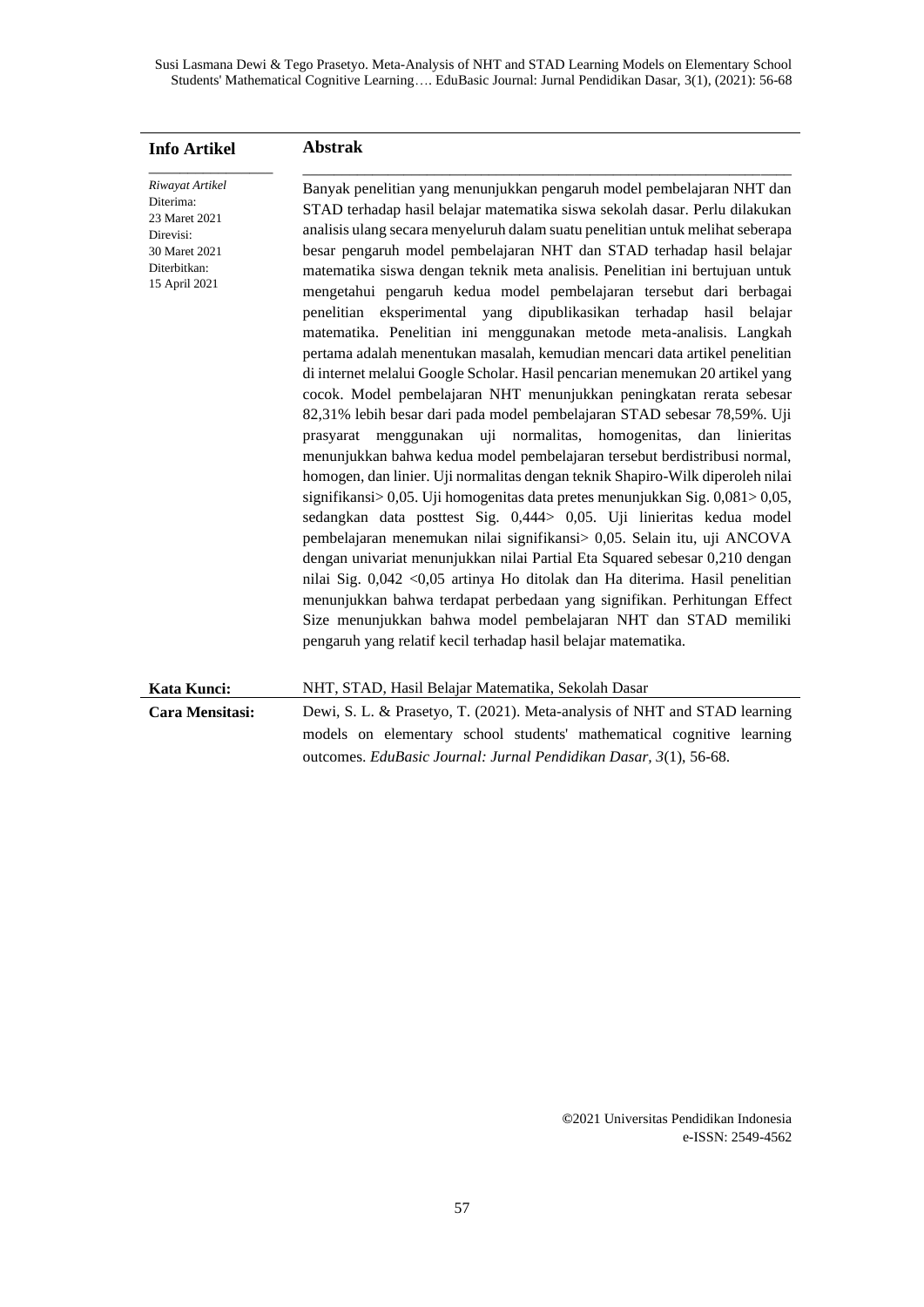# **INTRODUCTION**

Learning is a system consisting of various components closely related to one another. The various components include objectives, materials, methods, and evaluation. In determining the model or method to be used in the learning process, the teacher must pay attention to these four components (Rusman, 2010).

Ngaeni & Saefudin (2017) stated that mathematics is a discipline that cannot be separated from the world of education. Mathematics also has a vital role in real life. Consciously or unconsciously, everyone is always connected by mathematics to solve problems. Given the importance of the mathematics' role in a subject that students need to learn with effort and a series of learning activities, it is intended that students can foster their thinking patterns and have problem-solving abilities in their lives.

Regulation of the Minister of Education and Culture No. 21 of 2016 concerning content standards for mathematics in elementary schools explains that the objective of mathematics is to develop a positive attitude in mathematics, namely logical, critical, careful and thorough, honest, responsible, the ability to work together, and not giving up easily in solving the problems at hand as a form of habitual implementation in mathematical inquiry and exploration (Kemendikbud, 2016).

Mathematics is a crucial subject in elementary schools. Mathematics education prioritizes students to recognize, understand, and be adept at using science with abstract objects, and with development through reasoning, it can develop a model that applies an example of the system itself, which, in the end, is used to solve problem after problem in everyday life. Mathematical problems include (1) problems to find, where individuals try to construct all types of objects or information that can be used to solve the problem and (2) problems to prove, in which individuals will show one of the statement's truths, whether the statement is true or false. This type of problem prioritizes the hypothesis or conclusion of a theorem whose truth must be proven (Polya in Hartono, 2014).

Basically, the learning mathematics' ultimate goal is to produce students who have the knowledge and skills to solve problems faced in the future in society. To produce students with reliable competence in problemsolving, learning strategies are needed in problem-solving (Wena, 2013). It is in accordance with the objectives of learning mathematics as stated in the curriculum of school mathematics at all levels of education, which leads to the students' ability to solve problems faced in everyday life (Setyo & Harmini, 2012). Thus, elementary school students need to be trained from an early age to have the ability and skills in problemsolving, especially problem solving related to mathematics.

Daryanto (2012) explained that mathematics is learning that emphasizes students to think logically, systematically, critically, creatively, and collaboratively to develop skills in solving various daily problems. Thus, mathematics learning is a learning interaction process that involves students actively constructing mathematical knowledge. The process is a means that serves to make it easier for students to think in science and try to solve problems.

Susanto (2013) affirms that learning mathematics has been considered difficult by students. It is because many students do not like mathematics, even though in everyday life, mathematics is essential for life in the environment. For example, it is necessary to learn mathematics with persistence and strong patience with intention and convince oneself to master mathematics learning in everyday life. Learning mathematics is not just learning carelessly but also to get the best grades, including adding to the science of mathematics lessons since, by learning, individual brains and reasoning can be honed well.

Based on the above opinion, it can be concluded that mathematics learning is learning that can improve students' ability to solve problems, which must be able to make students think more logically and have the ability to observe, ask, try, reason, present, and create so that learning is more meaningful and easy for students to remember. Thus, an educator can teach with various approaches and various learning models. With varied learning, students can follow a fun learning process, remembering that students are not only objects but also subjects in learning.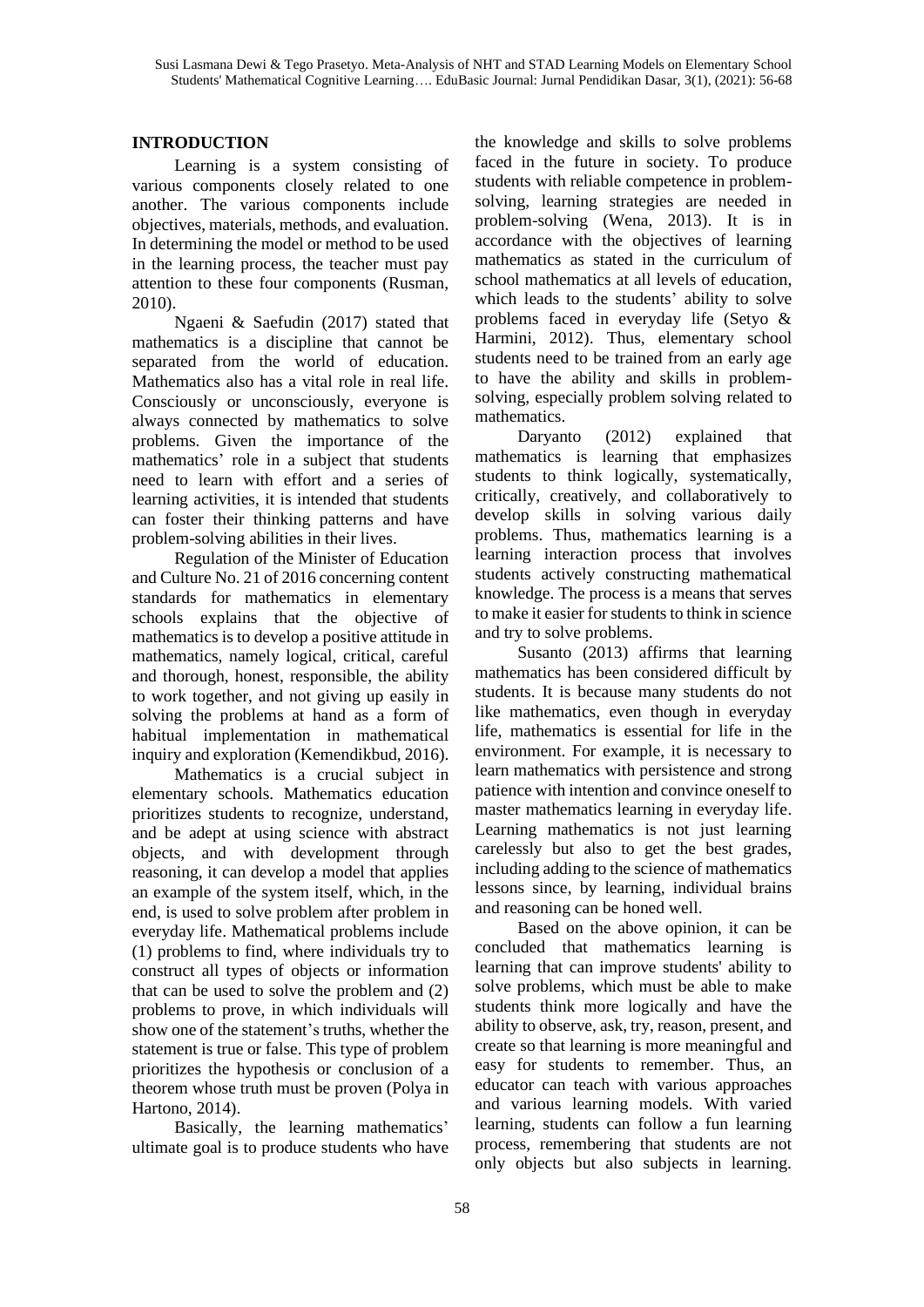Learning mathematics is not only information obtained from the teacher, and students are not only used as subjects, but mathematics learning is also the process of providing learning experiences to students.

Based on the notion of mathematics stating that students must have the ability to observe, ask, try, reason, present, and create, even students must be able to think logically, systematically, critically, creatively, and collaboratively, there needs to be a learning model to have steps to solve the problem.

The learning model that can potentially be applied in learning related to collaborative mathematical concepts is the NHT (Numbered Head Together) learning model. Sari (2015) defines the NHT learning model as various group discussions, with the characteristic that the teacher only appoints a student who represents the group, without first telling who represents the group. The NHT learning model emphasizes a special structure designed to influence student interaction patterns and increase academic mastery. Each student in the group is deliberately given a number to facilitate group work, compile material, and present, then get responses from other groups (Aristyadharma, Putra, & Ardana, 2014).

Huda (2011) suggested that by conducting group discussions in implementing the NHT learning model, it can provide opportunities for students to exchange ideas or opinions and find the most appropriate answers collaboratively. Furthermore, another learning model relevant to mathematics learning is the STAD (Student Team Achievement Division) learning model.

Wardana, Banggali & Husain (2017) stated that the STAD learning model emphasizes student learning activities by working together in groups. With the existence of cooperation in groups, it will train students to express opinions and increase understanding of concepts collaboratively, which in turn can work together in groups well. Thus, students will be better able to understand existing concepts through the help of their friends.

Ihsan, Muhajir, & Saputra (2016) revealed that the STAD learning model is one of the types of cooperative learning, emphasizing the students' cooperation in groups in solving a problem to achieve learning goals. Learning with the STAD model can create active, innovative, creative, and fun learning for students during the learning process.

Juraini, Taufik, & Gunada, (2016) describes the STAD learning model as a learning model in which learning activities are carried out by forming small groups with members in each group containing 4-5 students heterogeneously. Starting with the delivery of learning objectives, material delivery is then carried out, followed by group discussion, quizzes, and group awards.

Various studies on the effect of the NHT and STAD learning models have been available in various educational journals throughout Indonesia in the form of articles and theses. However, there is still a lack of research and studies on existing research results, especially at the elementary school level, leading to the summarized and re-tested the results' effectiveness in these studies using meta-analysis research. This research is also crucial to test how strong the relationship is or the difference between variables in each study. A new theory can be generated based on existing data on the theme under study. Besides, the results can also be used to strengthen the research results obtained previously. Various studies have used metaanalysis methods at various levels of education with various fields of study. However, currently, the NHT and STAD learning models' meta-analysis research at the elementary school level is still limited.

Based on a large number of similar studies, it is necessary to organize data, extract as much information as possible from the previous research obtained, and approach data comprehension with other purposes and concerning the absence of a meta-analysis study on some of these experimental studies. Hence, with the existence of this previous research, it is necessary to re-analyze as a whole in a study to see how much influence the NHT and STAD learning models have on elementary school students' mathematics learning outcomes using meta-analysis techniques.

According to Susanto (2012), mathematical communication is defined as an event of dialogue or mutual relationship that occurs in the classroom environment, where messages are transferred, and messages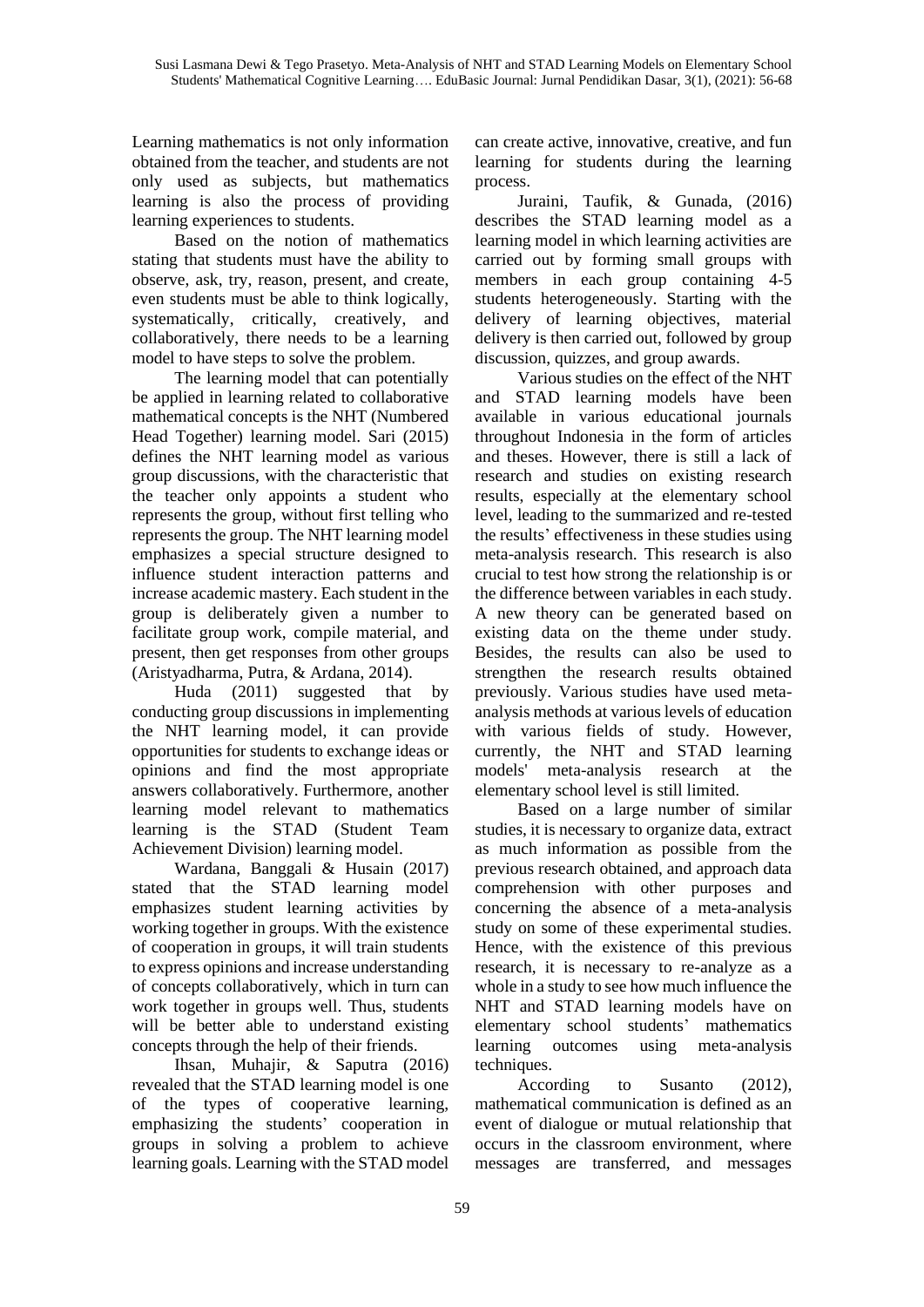transferred contain mathematical material studied by students, for example, in the form of a concept, formula, or problem-solving. Differences in each student's mathematical communication skills also play a role in determining student mathematics learning outcomes. Thus, to facilitate this material's delivery, a learning model is needed that allows students to share insights, information, and thinking concepts from each student. Apart from learning strategies, mathematical communication skills also play a vital role in the learning process's success.

Observing the various potentials of both learning models and research results showing the efficacy of the two models empirically, the two learning models can certainly be applied by teachers and become quite innovative learning models since both models can be applied in collaboratively teaching mathematical concepts. Thus, it is necessary to prove further which model is more effective in learning mathematics. Therefore, the current research was conducted to reveal the magnitude of the NHT learning model's contribution compared to STAD in developing cognitive aspects by analyzing various research studies carried out. This study aims to examine the significant differences in the effectiveness of mathematics learning outcomes between the NHT and STAD learning models. This study's results will later become a reference for teachers to choose the suitable model to be applied in the learning process.

## **METHODS**

This research applied meta-analysis research. Meta-analysis research activity is a research process that can be carried out by summarizing, reviewing, and analyzing research data carried out by other researchers.

The data collection technique was by searching for online journals on the internet through Google Scholar. The keywords used in searching journals were "NHT", "STAD", and "Mathematics Learning Outcomes". From searching through these keywords, several journals matching the criteria for the research to be carried out were obtained. It could be seen by the presence of pretest and posttest data in the form of the mean percentage score

in the journal obtained. The data instrument employed was coding each of the journals obtained.

Meanwhile, the data analysis technique utilized the ANCOVA test with Univariate and calculated the effect size to see the NHT and STAD learning models' effects on mathematics learning outcomes.

# **RESULTS AND DISCUSSION**

Ten articles related to the NHT learning model and ten STAD learning models in improving elementary school students' mathematics learning outcomes were obtained. The data from the research report is still extensive, but only ten relevant articles were taken. The article data was processed by summarizing and determining the essence of the research results concerning the NHT and STAD learning models. Then, the data were reported back through descriptive qualitative and quantitative. The following is a table of data obtained in detail and accordance with the research criteria.

**Table 1.** Percentage of Improved Mathematics Learning Outcomes with the NHT Model

| N <sub>0</sub> | Percentage $(\% )$ |                |                 |             |  |  |
|----------------|--------------------|----------------|-----------------|-------------|--|--|
|                | Data               | <b>Pretest</b> | <b>Posttest</b> | Improvement |  |  |
|                | Code               | Score          | <b>Score</b>    |             |  |  |
| 1              | P <sub>1</sub>     | 75,33          | 84,52           | 9,19        |  |  |
| $\overline{c}$ | P <sub>2</sub>     | 67,35          | 83,58           | 16,23       |  |  |
| 3              | P3                 | 61,36          | 80,90           | 19,54       |  |  |
| $\overline{4}$ | <b>P4</b>          | 70,35          | 83,58           | 13,23       |  |  |
| 5              | P5                 | 67,60          | 84.38           | 16,78       |  |  |
| 6              | P6                 | 70,27          | 81,38           | 11,11       |  |  |
| 7              | P7                 | 61,60          | 80.40           | 18,80       |  |  |
| 8              | P8                 | 63,73          | 79,08           | 15,35       |  |  |
| 9              | P9                 | 66,16          | 89,71           | 23,55       |  |  |
| 10             | P <sub>10</sub>    | 68,85          | 75,64           | 6,79        |  |  |
| Mean           |                    | 67,26          | 82,31           | 15,05       |  |  |

In Table 1 above, it can be seen that the NHT learning model could improve elementary school students' mathematics learning outcomes. The mean percentage increase in mathematics learning outcomes using the NHT learning model was 6.79% for the lowest score and 23.55% for the highest score, with a mean of 15.08%. The mean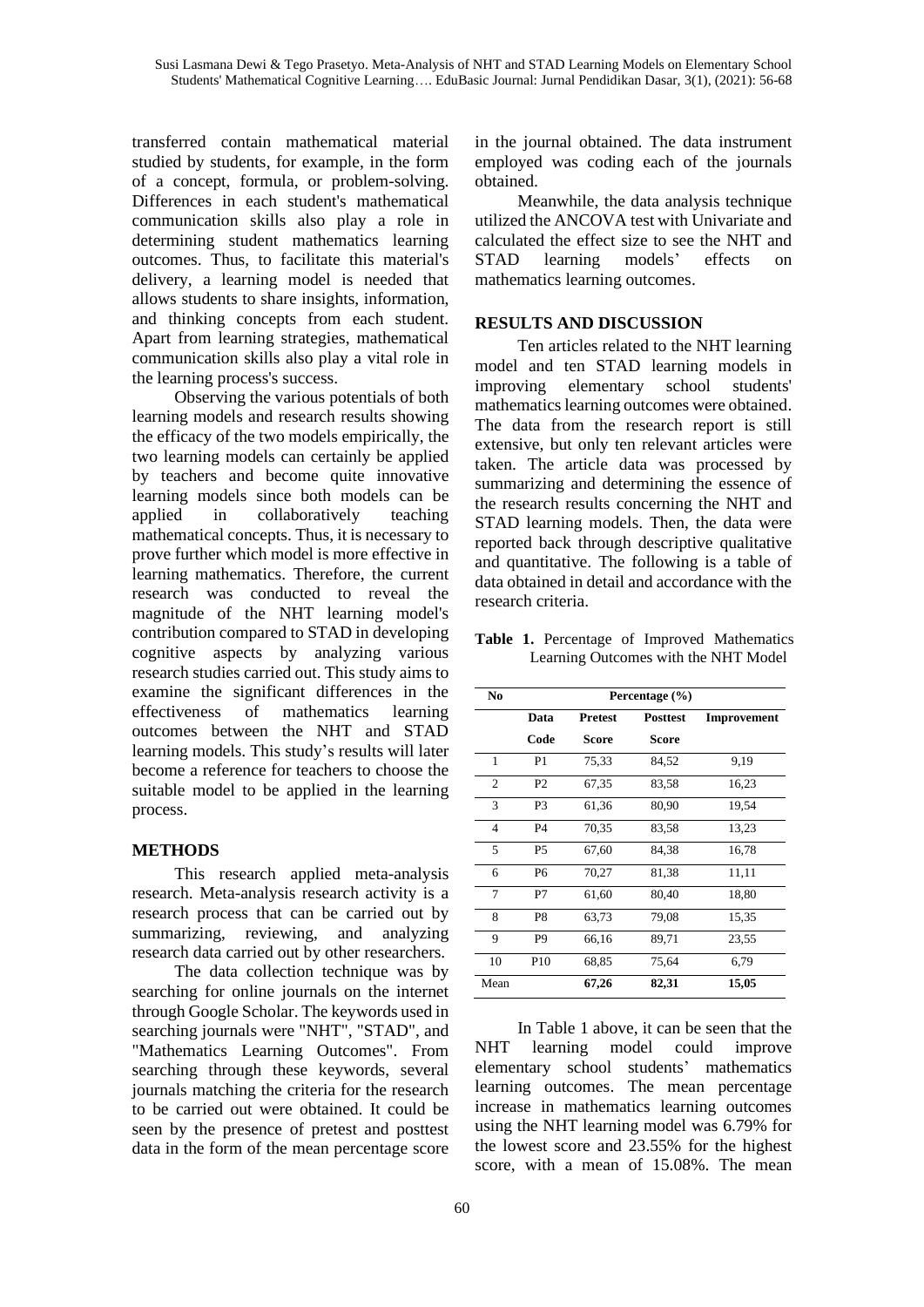percentage of mathematics learning outcomes before using the NHT learning model amounted to 67.26%. The mean percentage of learning outcomes in mathematics learning after using the NHT learning model was 82.31%. The mean percentage before and after using the NHT learning model increased by 15.05%.

**Table 2.** The Percentage of Improved Mathematics Learning Outcomes with the STAD Model

| No             |                 |                | Percentage $(\% )$ |             |
|----------------|-----------------|----------------|--------------------|-------------|
|                | Data            | <b>Pretest</b> | <b>Posttest</b>    | Improvement |
|                | Code            | Score          | Score              |             |
| 1              | P <sub>1</sub>  | 36,87          | 71,94              | 35,07       |
| $\overline{c}$ | P <sub>2</sub>  | 48,38          | 84.33              | 35,95       |
| 3              | P3              | 58,17          | 81,33              | 23,16       |
| $\overline{4}$ | <b>P4</b>       | 73,13          | 81,54              | 8.41        |
| 5              | P5              | 50,10          | 80,00              | 29,90       |
| 6              | P <sub>6</sub>  | 59.80          | 79.80              | 20,00       |
| 7              | P7              | 54.78          | 69.34              | 14,56       |
| 8              | P8              | 60.54          | 77.33              | 16,79       |
| 9              | P <sub>9</sub>  | 62.59          | 76.03              | 7.44        |
| 10             | P <sub>10</sub> | 52,00          | 80,50              | 18,50       |
| Mean           |                 | 54,15          | 78,59              | 20,97       |

Table 2 above shows that the STAD learning model could improve elementary school students' mathematics learning outcomes. The mean percentage increase in learning outcomes of learning mathematics using the STAD learning model amounted to 7.44% for the lowest score and 35.95% for the highest score, with a mean of 20.97%. The mean percentage of learning outcomes in mathematics before using the STAD learning model was 54.15%. Meanwhile, the mean percentage of mathematics learning outcomes after using the STAD learning model was 78.59%. The mean percentage before and after using the STAD learning model increased by 20.97%.

#### **Descriptive Comparison Results**

In accordance with the percentage of pretest and posttest scores with learning outcomes, it could be compared between learning outcomes using the NHT and STAD learning models. The results of measuring the comparison of the mean score in Table 3 above revealed that the mean pretest score between the NHT and STAD learning models had a difference of 13.11%. Meanwhile, the mean posttest score between the NHT and STAD learning models had a difference of 3.72%.

### **Data Analysis Results**

Data analysis was conducted to determine the two learning models' effectiveness levels in terms of elementary school students' mathematics learning outcomes. Data analysis was performed using the prerequisite test, carried out through the normality test, homogeneity test, and linearity test. The prerequisite test was done before going through the ANCOVA test. This ANCOVA test was to determine the effect of different learning models used on learning outcomes in learning mathematics.

Before conducting the ANCOVA test, the prerequisite test consisted of the normality test, homogeneity test, and linearity test, which were normally distributed, homogeneous, and linear. The following are the test results.

#### *Normality Test*

The normality test was used to determine the data distribution in the two learning models, whether normally distributed or not. This study employed a normality test with the Shapiro-Wilk technique assisted by SPSS 22.00 for windows. The following is a table of the normality testing results of learning outcomes in the pretest and posttest scores of the NHT and STAD learning models.

**Table 3.** Normality Test for NHT and STAD Learning Models

| <b>Tests of Normality</b> |             |               |                     |          |                  |              |      |
|---------------------------|-------------|---------------|---------------------|----------|------------------|--------------|------|
|                           |             |               | Kolmogorov-         |          |                  |              |      |
|                           |             |               | S <sub>mirror</sub> |          |                  | Shapiro-Wilk |      |
|                           |             | <b>Statis</b> |                     |          | <b>Statis</b>    |              |      |
|                           | Class       | tic           | df                  | Sig.     | tic              | df           | Sig. |
| Hasil                     | <b>NHT</b>  | .137          | 10                  | $.200*$  | $.957 \quad 10$  |              | .746 |
| Belajar                   | pretest     |               |                     |          |                  |              |      |
| Siswa                     | <b>NHT</b>  | .180          | 10                  | $.200^*$ | .964             | 10           | .828 |
|                           | posttest    |               |                     |          |                  |              |      |
|                           | <b>STAD</b> | .137          | 10                  |          | $.200^*$ .975 10 |              | .930 |
|                           | pretest     |               |                     |          |                  |              |      |
|                           | <b>STAD</b> | .234          | 10                  | .128     | .916             | 10           | .328 |
|                           | posttest    |               |                     |          |                  |              |      |

In Table 3 above, from the normality test of learning outcomes in mathematics learning on the pretest and posttest scores of the NHT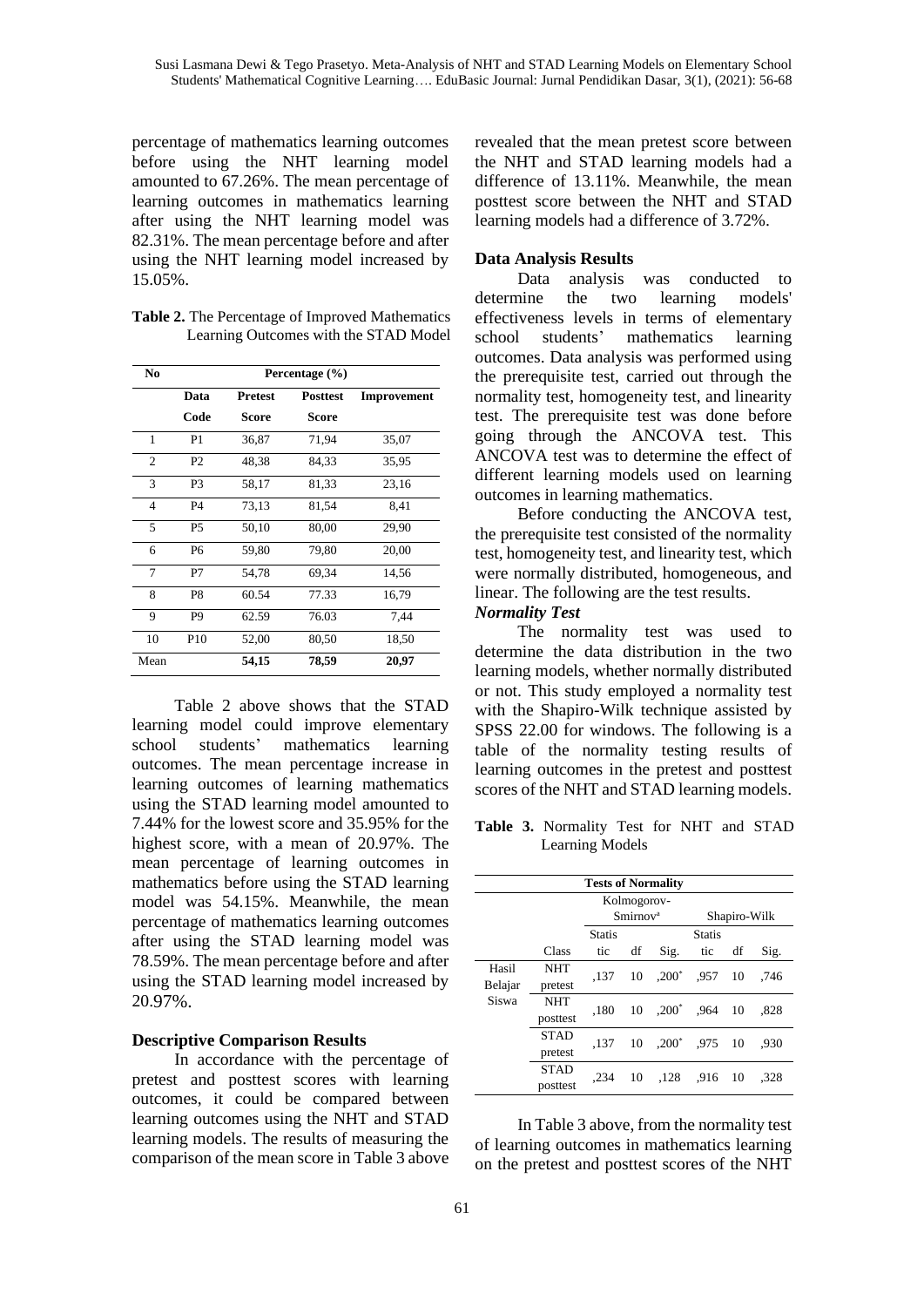and STAD learning models, it has been explained that if a significance value obtained  $is > 0.05$ , then the data are normally distributed, and if the significance value is <0.05, then data is not normally distributed.

- 1. The significance level of the pretest score for the NHT learning model was 0.746> 0.05, meaning that it was normally distributed.
- 2. The significance level of the posttest score for the NHT learning model was 0.828> 0.05, indicating that it was normally distributed.
- 3. The pretest score for STAD learning model's significance level was 0.930> 0.05, signifying that it was normally distributed.
- 4. The significance level of the posttest score for the STAD learning model was 0.328> 0.05, suggesting that it was normally distributed.

#### *Homogeneity Test*

The homogeneity test was employed to determine whether the sample score articles collected concerning the NHT and STAD learning models were homogeneous or had the same variants. It can be said that the data have a homogeneous distribution if the significance value is  $> 0.05$ , and the data are not homogeneous if the significance value is  $\lt$ 0.05. The following are the pretest and posstest scores for the two learning models' homogeneity test using SPSS 22.00 for windows.

**Table 4.** Homogeneity Test of Pretest Scores for NHT and STAD Learning Models

| <b>Test of Homogeneity of Variance</b> |                        |               |                |        |      |  |  |
|----------------------------------------|------------------------|---------------|----------------|--------|------|--|--|
|                                        |                        | Levene        |                |        |      |  |  |
|                                        |                        | Statistic df1 |                | df2    | Sig. |  |  |
| Student                                | Based on Mean          | 3,415         | $\overline{1}$ | 18     | ,081 |  |  |
| learning                               | <b>Based on Median</b> | 3,362         | -1             | 18     | .083 |  |  |
| outcom                                 | Based on Median        |               |                |        |      |  |  |
| es                                     | and with adjusted      | 3.362         | $\overline{1}$ | 12.235 | .091 |  |  |
|                                        | df                     |               |                |        |      |  |  |
|                                        | Based on trimmed       | 3,384         | 1              | 18     | .082 |  |  |
|                                        | mean                   |               |                |        |      |  |  |

Table 4 above displays the results of the pretest score homogeneity test through Leven's Test method. The interpretation was done by looking at the mean (based on mean). The homogeneity value is seen from the significance value of 0.081> 0.05. It could be

concluded that the NHT and STAD learning models had homogeneous or the same variance.

| Table 5. Homogeneity Test of Posttest Score for |  |  |  |
|-------------------------------------------------|--|--|--|
| NHT and STAD Models                             |  |  |  |

| <b>Test of Homogeneity of Variance</b> |                                               |           |     |        |      |  |  |
|----------------------------------------|-----------------------------------------------|-----------|-----|--------|------|--|--|
|                                        |                                               | Levene    |     |        |      |  |  |
|                                        |                                               | Statistic | df1 | df2    | Sig. |  |  |
| Student                                | Based on Mean                                 | .614      | 1   | 18     | .444 |  |  |
| learning<br>outcomes                   | Based on<br>Median                            | .156      | 1   | 18     | .697 |  |  |
|                                        | Based on<br>Median and<br>with adjusted<br>df | .156      | 1   | 15,623 | .698 |  |  |
|                                        | Based on<br>trimmed mean                      | .559      | 1   | 18     | .464 |  |  |

Table 5 above exhibits the results of the posttest score homogeneity test through Levene's Test method. The interpretation was done by determining one of the statistics, namely statistics carried out by looking at the mean (based on mean). The homogeneity value is seen from the significance value of  $0.444 > 0.05$ . It could be denoted that the use of the NHT and STAD learning models had homogeneous or the same variance.

### *Linearity Test*

A linearity test was utilized to determine whether, using the NHT and STAD learning models, the independent variables had a linear relationship or not toward the dependent variable significantly. This research used a linearity test assisted by SPSS 22.00 for windows. The following are the pretest and posttest scores for the NHT model.

**Table 6.** Linearity Test for the NHT Pretest and Posttest Scores

| <b>ANOVA Table</b> |  |                           |         |    |        |       |      |  |
|--------------------|--|---------------------------|---------|----|--------|-------|------|--|
|                    |  |                           | Sum of  |    | Mean   |       |      |  |
|                    |  |                           | Squares | df | Square | F     | Sig. |  |
|                    |  | Pre-tes: Between Combined | 160,842 | 8  | 20,105 | 4.468 | .351 |  |
| $*$ Post-          |  | Groups Linearity          | 7.314   | 1  | 7.314  | 1,625 | ,423 |  |
| <i>test</i>        |  | Deviation                 |         |    |        |       |      |  |
|                    |  | from                      | 153,528 | 7  | 21.933 | 4.874 | ,336 |  |
|                    |  | Linearity                 |         |    |        |       |      |  |
|                    |  | Within Groups             | 4,500   | 1  | 4,500  |       |      |  |
|                    |  | Total                     | 165,342 | 9  |        |       |      |  |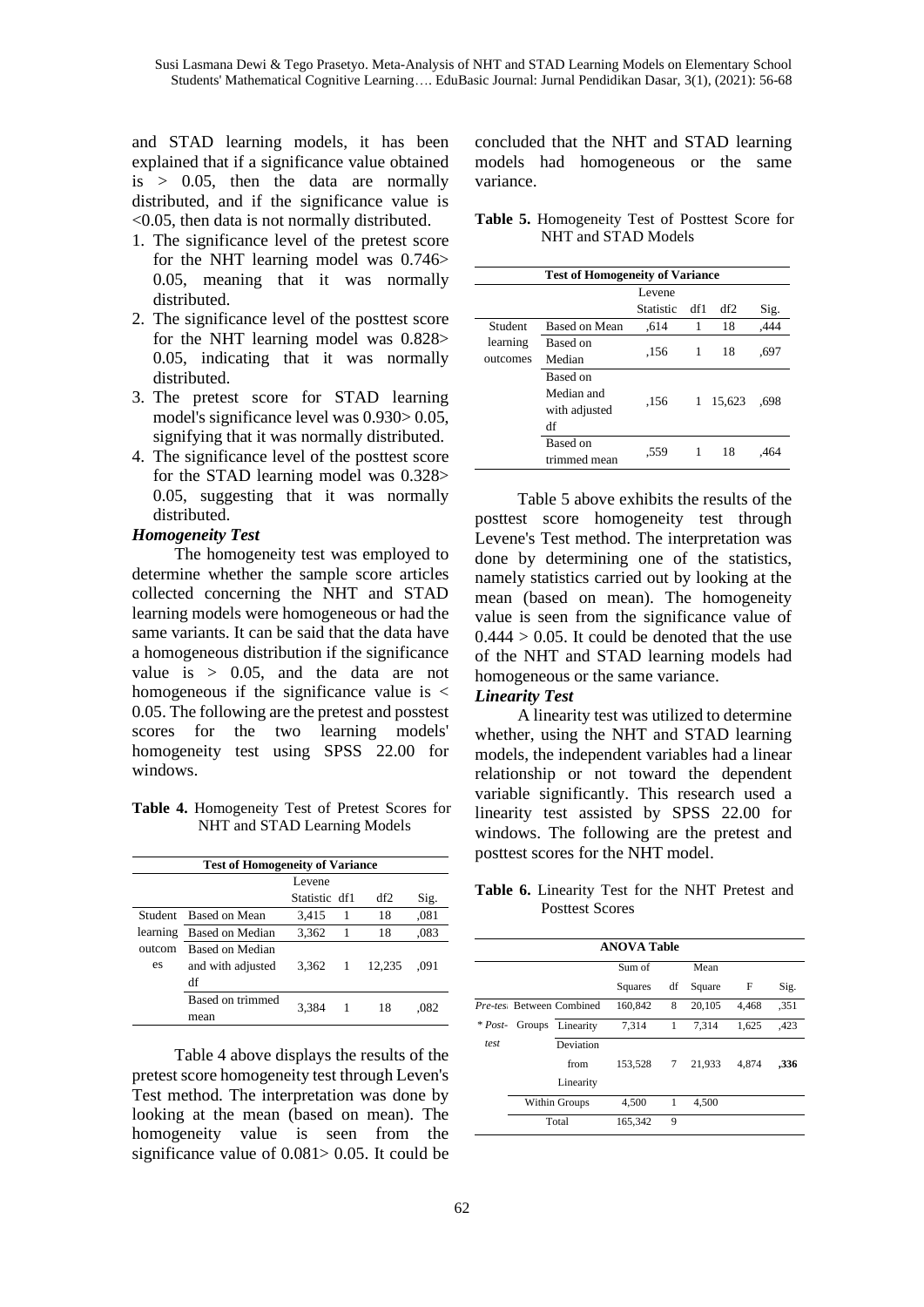Table 6 above illustrates the linearity test for the NHT learning model's pretest and posttest scores from one of the statistics, namely statistics carried out with Deviation from Linearity. According to the table above, the pretest and posstest linearity test results obtained a significance of  $0.336 > 0.05$ . It could be inferred that the NHT learning model's pretest and posttest scores had a linear relationship.

**Table 7.** Linearity Test for STAD Pretest and Posttest Scores

|             | <b>ANOVA Table</b> |                  |            |   |                          |              |      |
|-------------|--------------------|------------------|------------|---|--------------------------|--------------|------|
|             |                    |                  | Sum of     |   | Mean                     |              |      |
|             |                    |                  | Squares df |   | Square                   | $\mathbf{F}$ | Sig. |
| $Pro-$      |                    | Between Combined | 652,303 2  |   | 326, 152 12, 253         |              | .005 |
| $test *$    | Groups             | Linearity        |            |   | 649,593 1 649,593 24,404 |              | .002 |
| $Post-$     |                    | Deviation        |            |   |                          |              |      |
| <i>test</i> |                    | from             | 2,710 1    |   | 2.710                    | ,102         | ,759 |
|             |                    | Linearity        |            |   |                          |              |      |
|             |                    | Within Groups    | 186,327 7  |   | 26,618                   |              |      |
|             |                    | Total            | 838,630    | 9 |                          |              |      |

In accordance with Table 7 above, the linearity test for the STAD learning model's pretest and posttest scores was seen from one of the statistics, namely statistics carried out with Deviation from Linearity. According to the table above, the pretest and posttest linearity test results obtained a significance of 0.759> 0.05, signifying that the STAD learning model's pretest and posttest scores had a linear relationship.

#### *ANCOVA Test*

From the prerequisite test results (normality test, homogeneity test, and linear test) carried out, it could be concluded that the data were normally distributed, homogeneous, and linear. After conducting the prerequisite tests, an ANCOVA test analysis could be performed with SPSS 22.00 for windows. The ANCOVA test was conducted to determine whether there was a significant difference between the use of the NHT and STAD learning models on elementary school students' mathematics learning outcomes. The following is a table of the ANCOVA test analysis results.

**Table 8.** Data Analysis Results Using the ANCOVA Test

| Class                | Mean  | Std. Deviation | N  |
|----------------------|-------|----------------|----|
| NHT posttest         | 82,32 | 3,780          | 10 |
| <b>STAD</b> posttest | 78.18 | 4.638          | 10 |
| Total                | 80.25 | 4.633          | 20 |

The data analysis results using the ANCOVA test carried out on the NHT learning model had ten articles, with a mean of 82.32. Meanwhile, the STAD learning model with ten articles had a mean of 78.18. Thus, there were differences between the NHT and STAD learning models in terms of improving mathematics learning outcomes from these results. The NHT learning model was higher than the STAD learning model.

**Table 9.** ANCOVA Test Analysis Results

|                    |                     |                | Dependent Variable: learning outcome |              |              |
|--------------------|---------------------|----------------|--------------------------------------|--------------|--------------|
|                    | Type III            |                |                                      |              | Partial      |
| Source             | Sum of              |                |                                      |              | Eta          |
|                    | Squares             |                | df Mean Square                       | $\mathbf{F}$ | Sig. Squared |
| Corrected<br>Model | 85,657 <sup>e</sup> | $\overline{1}$ | 85,657                               | 4,786, 042   | ,210         |
| Intercept          | 128793,225          | 1              | 128793,225 7196,069 ,000             |              | .998         |
| Learning<br>Model  | 85,657 1            |                | 85,657                               | 4,786,042    | ,210         |
| Error              | 322,159 18          |                | 17,898                               |              |              |
| Total              | 129201,041 20       |                |                                      |              |              |
| Corrected<br>Total | 407,816 19          |                |                                      |              |              |

According to the ANCOVA test results in Table 10 found in the learning model column above, it could be concluded that the significance in the Sig. amounted to 0.042. The F-count obtained was 4.786, and the F-table from the above data was 3.59. The value of 3.59 was obtained using the formula df $2 = nk$ ,  $df2 = 20 - (2 + 1)$ ,  $df2 = 20 - 3$ ,  $df2 = 17$ . To find the 3.59 result, the F-table was adjusted based on the number of samples minus the number of variables (independent and dependent) so that the result of 3.59 was found.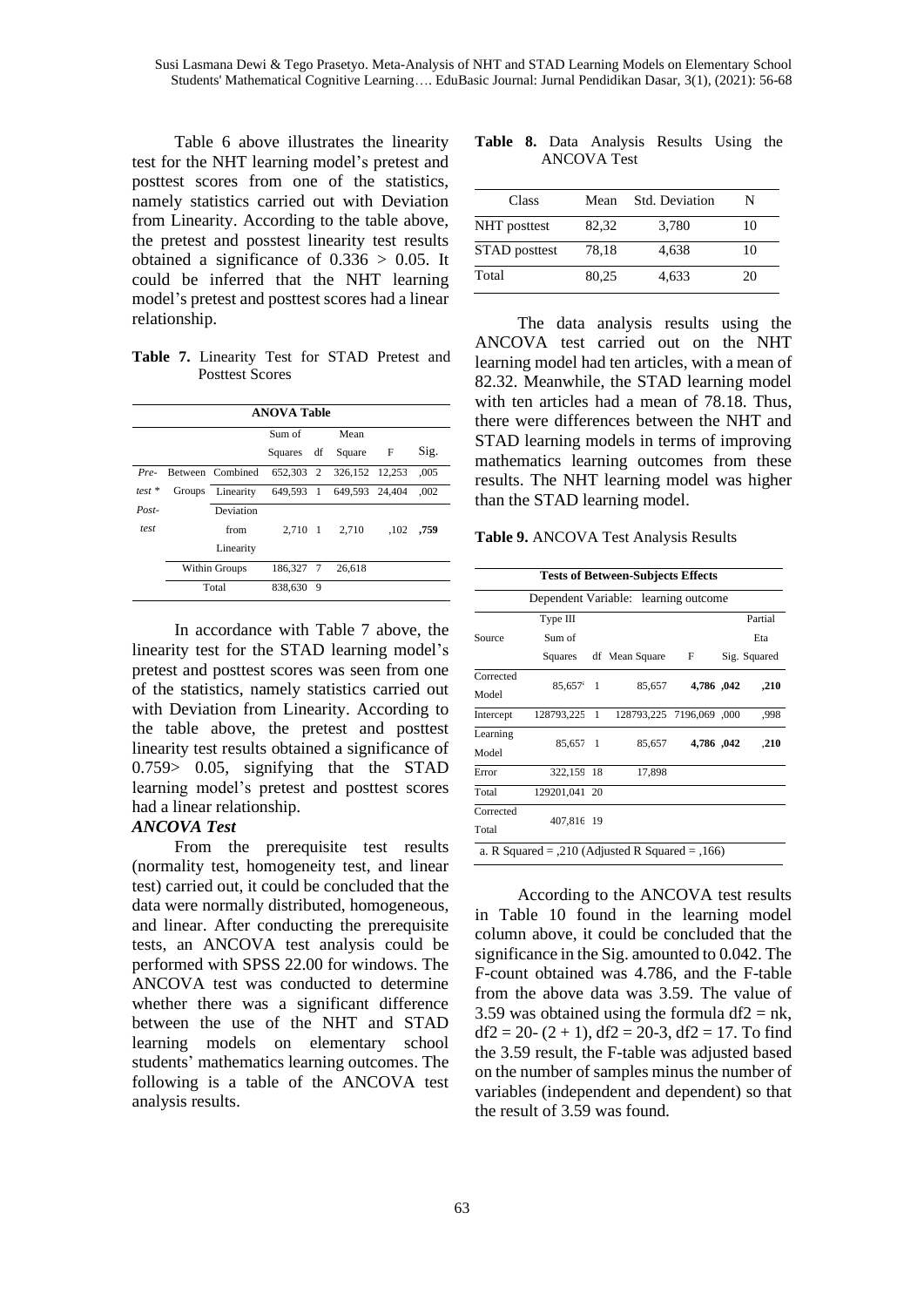# *Hypothesis Testing*

In accordance with the ANCOVA test results, the hypothesis test was then carried out. Hypothesis testing was performed to determine whether the research hypothesis was accepted or rejected. The following is the hypothesis in this study.

- Ho : There is no significant difference in terms of the elementary school students' mathematics learning outcomes between the NHT and STAD learning models.
- $H_a$ : There is a significant difference in terms of the elementary school students' mathematics learning outcomes between the NHT and STAD learning models.

Decision-making criteria:

- 1. Using the Sig. coefficient, with the decision:
	- a) If the value of Sig. count (probability) is  $> 0.05$ , H<sub>0</sub> is accepted.
	- b) If the value of Sig. count (probability) is  $< 0.05$ , H<sub>0</sub> is rejected.
- 2. Using the t-count coefficient, provided that:
	- a) If the coefficient of f-count < f-table,  $H<sub>0</sub>$  is accepted.
	- b) If the coefficient of f-count > f-table,  $H<sub>0</sub>$  is rejected.

In accordance with the hypothesis calculation using the ANCOVA test through Univariate, the significance value was 0.042, which was less than  $0.05$   $(0.042 < 0.05)$ . ANCOVA test results have proven that f-count  $>$  f-table, namely 4.786  $>$  3.59, and the significance was  $0.042 < 0.05$ , proving that H<sub>o</sub> was rejected and  $H_a$  was accepted. It proves no significant difference between the use of the NHT and STAD learning models in terms of the elementary school students' mathematics learning outcomes.

## *Effect Size*

The effect size showed standardized differences between the scores for using the NHT and STAD learning models. An effect size is a standard unit, meaning that it can be used to compare several different scales and compare several studies with different sample

sizes. The effect size that could be used in this study was Cohen's d, indicating that the greater the value, the greater the difference between the NHT and STAD learning models. The following is an interpretation of the effect size.

**Table 10.** Interpretation of Effect Size

| <b>Effect Size</b> | <b>Interpretation</b> |
|--------------------|-----------------------|
| 0 < d < 0.2        | Small                 |
| $0,2 < d \leq 0.5$ | Moderate              |
| $0,5 < d \leq 0.8$ | Big                   |
| d > 0.8            | Very big              |
|                    |                       |

Based on Table 10, the effect size analysis results were carried out to see the differences between the NHT and STAD learning models.

In Table 9 above, related to the effect size test using the ANCOVA test for the NHT and STAD learning models, the results can be seen in the Corrected Model column, which was known that Partial Eta Squared was 0.210, with a Sig. amounting to 0.042. It indicated that the NHT and STAD learning models had a relatively small effect on the elementary school students' mathematics learning outcomes.

## **Discussion**

This research was conducted to determine whether the learning mathematics outcomes with the NHT learning model from various published experimental studies were more effective than STAD. This research used meta-analysis research. The ANCOVA test carried out on the NHT learning model in ten articles had a mean posttest score of 82.32, while the STAD learning model with ten articles had a mean posttest score of 78.18. Thus, the NHT learning model outcomes were higher than STAD.

The prerequisite test for the NHT and STAD learning models had normal, homogeneous, and linear results. The normality test using the Shapiro-Wilk technique showed that the significance value was  $> 0.05$ , so it could be concluded that the NHT and STAD learning models were normally distributed. The homogeneity test revealed that the data had homogeneous results. It could be seen from the pretest data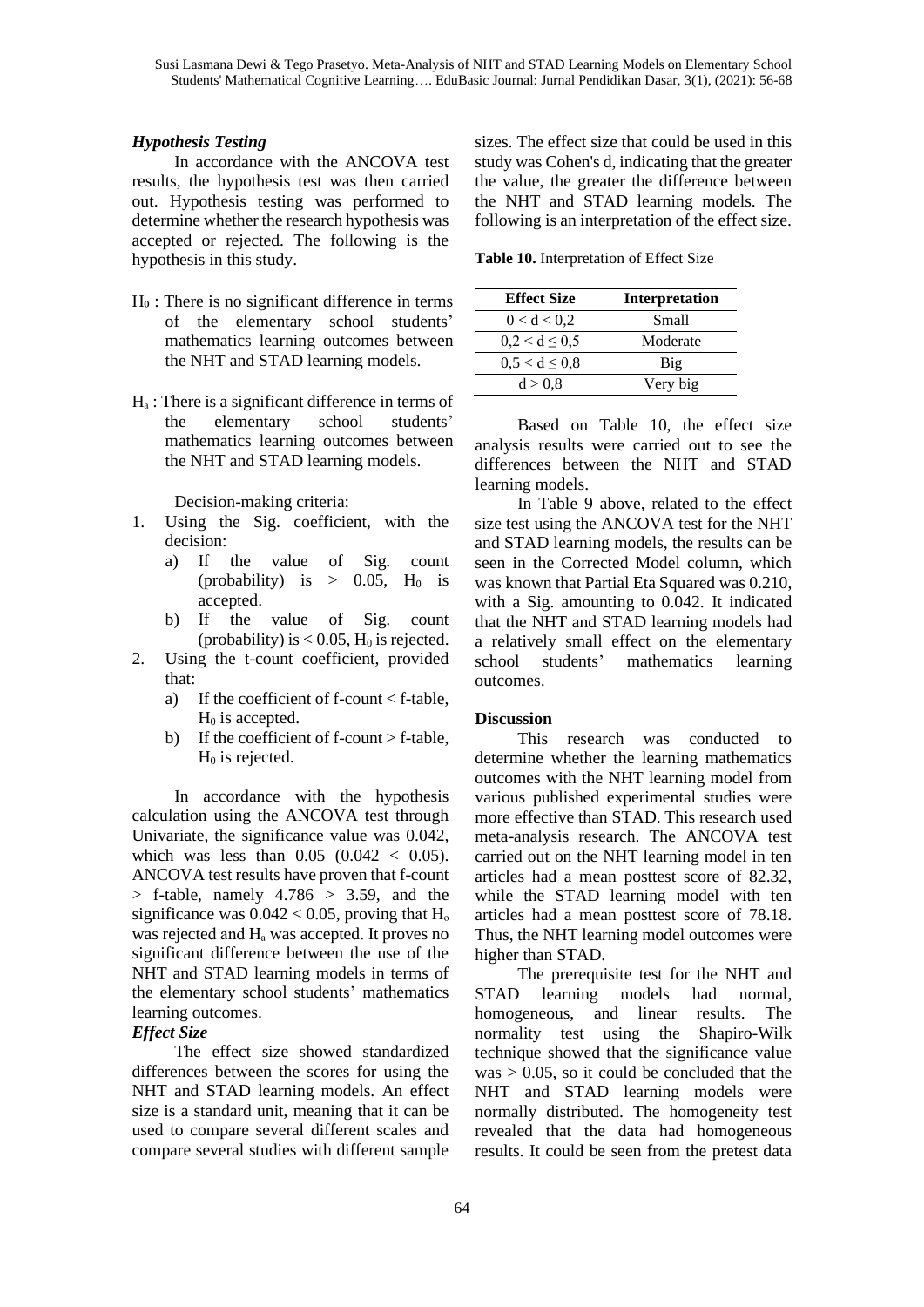on the NHT and STAD learning models, showing Sig. amounted to  $0.081 > 0.05$ , while the posttest data from the NHT and STAD learning models showed Sig. of  $0.444 > 0.05$ . Therefore, it could be concluded that the use of the NHT and STAD learning models had a homogeneous distribution.

The linearity test seen from the pretest and posttest using the NHT learning model got a significance of  $0.336 > 0.05$ , so it could be concluded that the pretest and posttest using the NHT learning model had a linear relationship. Besides, the pretest and posttest linearity test using the STAD learning model obtained a significance of  $0.759 > 0.05$ , so it could be concluded that the pretest and posttest using the STAD learning model had a linear relationship.

This study used two learning models, namely the NHT and STAD learning models, on mathematics learning outcomes. In practice, these two learning models had a relationship with everyday life at the beginning of learning activities so that it was easier for students to understand.

Based on the ANCOVA test results using Univariate, the significance value was 0.114, meaning that it was less than 0.05  $(0.042 \, < 0.05)$ . In accordance with the ANCOVA test, f-count > f-table, namely 4.786  $>$  3.59, and the significance value was 0.042  $<$ 0.05, proving that  $H_0$  was rejected and  $H_a$  was accepted. Thus, there was no significant difference in effectiveness between the effect of using the NHT and STAD learning models to improve the elementary school students' mathematics learning outcomes. Although the two learning models both influenced mathematics learning outcomes, the NHT learning model was superior to STAD. In accordance with Ridwanthi's opinion (2015), the NHT learning model or Numbering Thinking Together is a type of cooperative learning designed to provide opportunities for students to discuss and provide the most appropriate answers and encourage students to increase the spirit of collaboration in groups, and each group member is given a number from the teacher and has the opportunity to answer questions.

It could be proven through the data analysis results using the ANCOVA test, showing that the mean posttest score of the NHT learning model was 82.32, which was more effective than the STAD learning model of 78.18. Then, seen from comparing the data on the acquisition of an increase in scores from these two learning models, the NHT learning model was more effective, with a mean score of 15.05% compared to the STAD learning model that obtained a mean score of 20.97%. Hence, it could be concluded that the STAD learning model was more effective than the NHT learning model.

These results are supported by Kusumawati and Mawardi (2016), with the research's results showing that based on the ANCOVA test, the significant difference in mathematics learning outcomes was supported by the difference in the mean of the two research samples, where the mean learning outcomes in the implementation of the NHT learning model were 81. Meanwhile, the mean of learning outcomes in the application of the STAD learning model was 74. Learning treatment with the NHT model impacted learning outcomes, which was different and higher than the STAD learning model. In their research, Fatoyah, Nayazik, & Wahyuni (2020) showed that the NHT learning model was more effective than the STAD learning model. It could be seen from the mean score of learning outcomes in mathematics, which was the mean percentage increase in learning outcomes in mathematics using the NHT learning model from the lowest score of 6.79% and the highest score of 23.55% with a mean of 15.05%. %. The mean percentage of mathematics learning outcomes before using the NHT learning model was 67.26%. The mean percentage of learning outcomes after using the NHT learning model was 82.31%. The mean percentage before and after using the NHT learning model increased by 15.05%.

This result is in line with the research conducted by Halimah (2017), stating that there was no significant difference in the effect of STAD and NHT strategies on student mathematics learning outcomes. The significant difference in mathematics learning outcomes was supported by the difference in the mean of the two research samples, where the mean learning outcomes in applying the STAD learning model were 77.89, while the mean learning outcomes in the application of the NHT learning model were 85.53.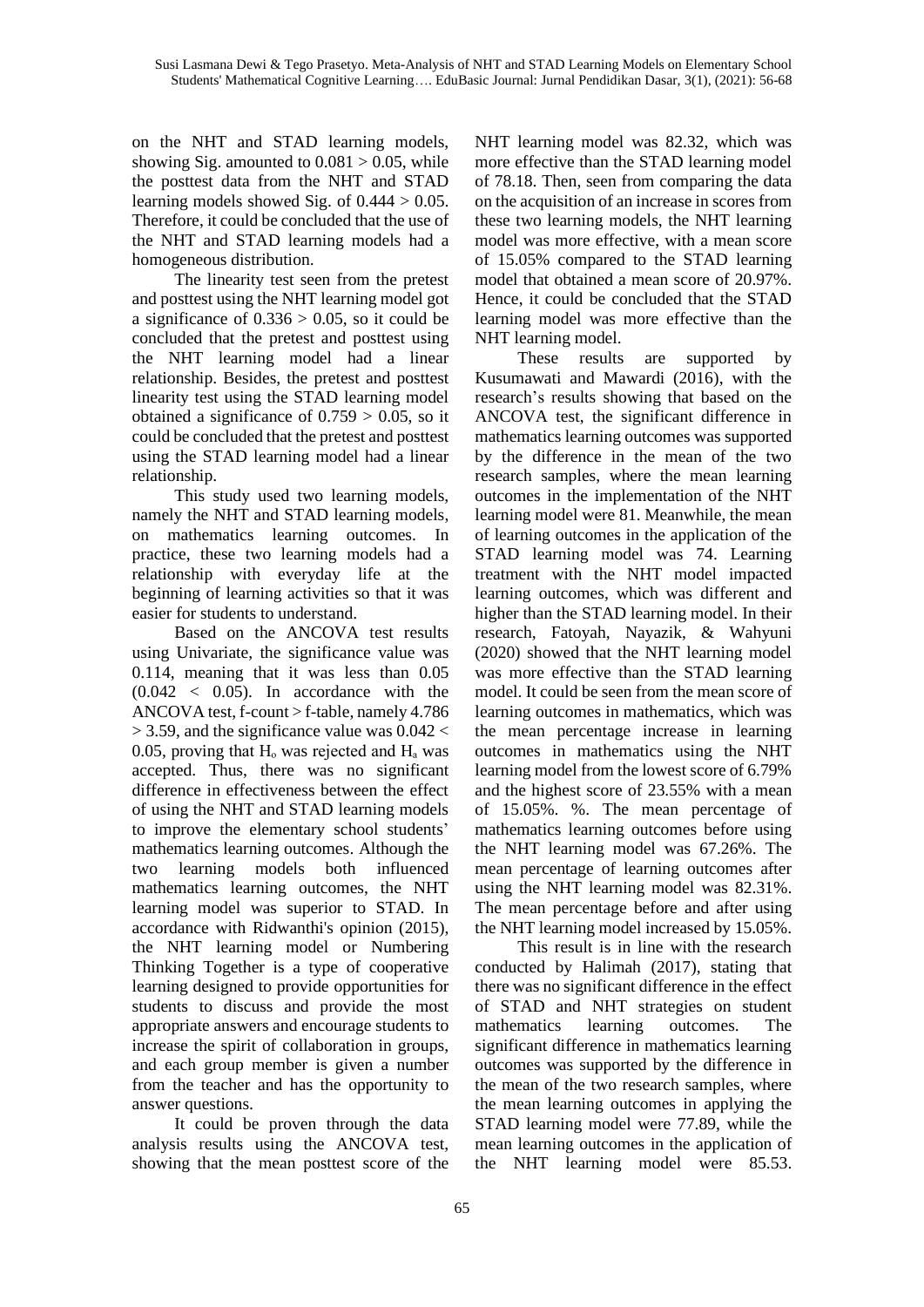Furthermore, research carried out by Pradana (2016) showed that there were significant differences in mathematics learning outcomes between students learning using the NHT model and students learning using the STAD model. NHT learning had a mean value of 81.23, and STAD learning had a mean value of only 74.36. The research results are the same as those done by Gupitararas & Wasitohadi (2020)*.* This study's results also proved that there were differences in understanding of the class applying the NHT model and the STAD model; the two classes were both active so that students had a sense of competing with each other between groups in one class. Thus, after doing the research, the results of the pretest question work for the experimental class was 75.33%, while the control class was 67.73%, and for the posttest questions, the experimental class got 84.52%, and the control class received 74.42 %.

Furthermore, Setiawan and Setyaningtyas (2020) has proven that the NHT learning model was more effective than the STAD learning model*.* The results revealed that the NHT learning model was better than the STAD learning model, shown from the learning styles and student learning outcomes. It is different from the results of Indriastuti's research (2016), revealing that there was no significant difference in the effect of STAD and NHT strategies on the fourth-grade students' mathematics learning outcomes at SDN 1 Siswodipuran Boyolali for the academic year 2015/2016. Besides, a study conducted by Susilowati and Sumarjono (2017) concluded that the learning outcomes in experimental group 1 using the Student Team Achievement Division (STAD) model were superior to those in the experimental group 2 using the Numbered Heads Together (NHT) model. The results showed that the mean value of experimental class 1 was 82.71, while the mean value of experimental class 2 was 78.75. Supporting that previous research, Natalia, Kristin & Anugraheni (2019) also conducted a study proving that learning using STAD type cooperative learning model was more effective for increasing learning motivation and cognitive learning outcomes of natural science.

Furthermore, to calculate the two learning models' effect size, the ANCOVA test was used, known that the Partial Eta Squared was 0.210, with Sig. amounting to 0.042. It signified that the NHT and STAD learning models had a relatively small effect on mathematics learning outcomes. This study's results are expected to be used as an alternative and teacher's consideration in choosing a learning model to use the NHT and STAD learning models in the process of learning mathematics so that students can be more active, develop their ideas, and collaborate together with friends. Although the NHT and STAD learning models influenced the elementary school students' mathematics learning outcomes, the two learning models clearly had differences in terms of effectiveness. It could be seen from the posttest results after being given treatment from the two learning models.

# **CONCLUSION**

Based on the results and discussion described, it could be concluded that there were differences between the two learning models. The NHT learning model was more effective in terms of mathematics learning outcomes. Besides, the NHT learning model was higher than the STAD learning model in terms of mathematics learning outcomes. It could be seen from the ANCOVA test results, showing the NHT learning model's mean value of 82.32. It was higher than the STAD learning model, which scored 78.18. The effect size test calculation showed that Partial Eta Squared was 0.210, with a Sig. amounting to 0.042. It indicated that the NHT and STAD learning models had a relatively small effect on mathematics learning outcomes. This study's results can provide benefits and opportunities for teachers in developing creativity and teaching to be more attractive and inviting all students to take an active role in participating in the learning process. Moreover, teachers can have input and an overview of the NHT and STAD learning models, influencing student mathematics learning outcomes.

Based on the conclusion, it can be understood that the use of the NHT learning model is more effective than STAD in improving mathematics learning outcomes. Therefore, researchers suggest that the NHT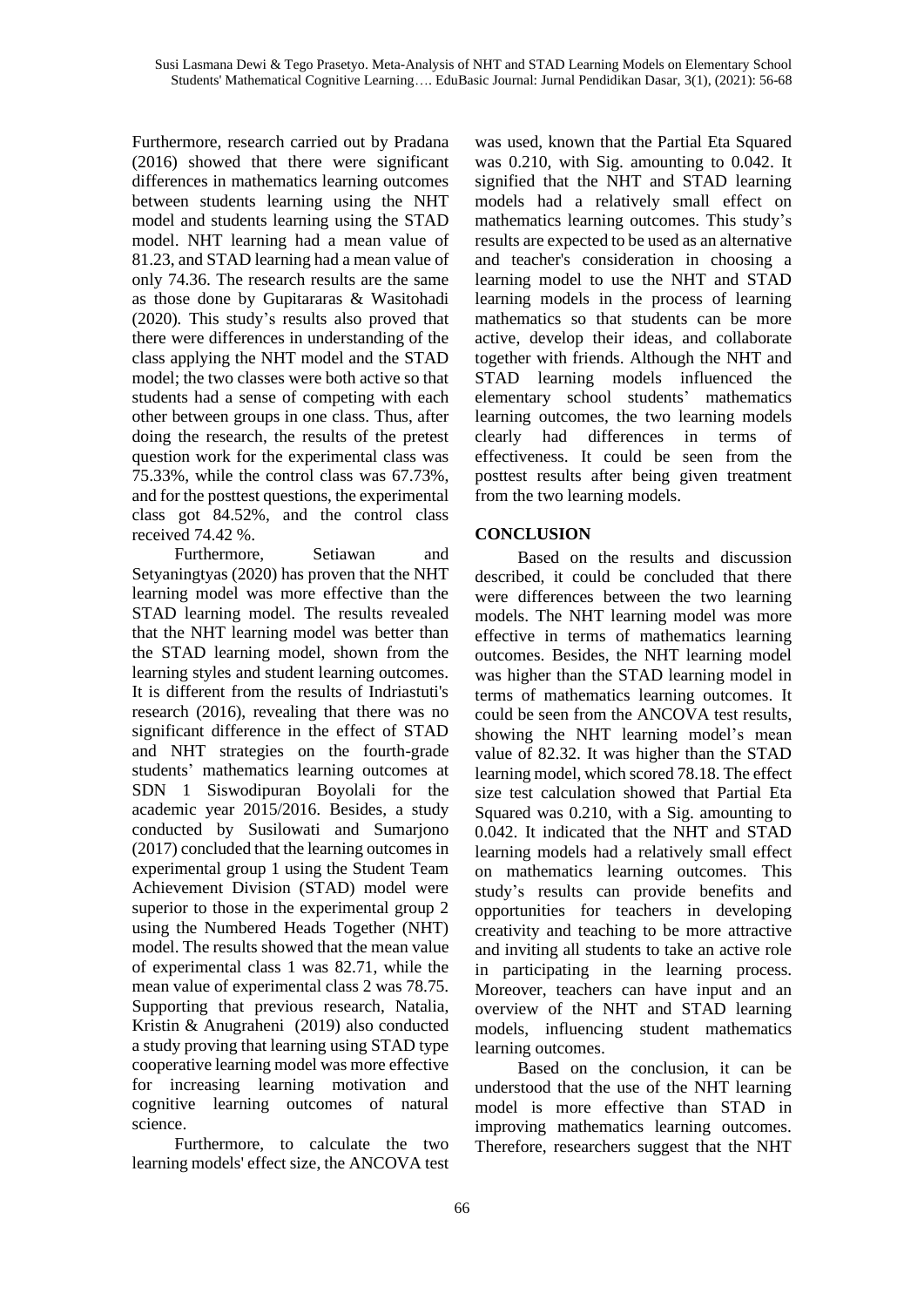learning model can be used as a reference by teachers in the learning process in elementary schools, especially in improving mathematics learning outcomes.

# **REFERENCES**

- Aristyadharma. G. M. P., Putra, D. K. N. S., Ardana I. M. (2014). Pengaruh model pembelajaran NHT berbantuan media kongkret terhadap hasil belajar IPA siswa kelas V gugus I Kuta, Badung tahun ajaran 2013/2014. *Mimbar PGSD Universitas Pendiddikan Ganesha, 2*(1), 1-8. [http://dx.doi.org/10.23887/jjpgsd.v2i1.4](http://dx.doi.org/10.23887/jjpgsd.v2i1.4418) [418.](http://dx.doi.org/10.23887/jjpgsd.v2i1.4418)
- Daryanto. (2012). *Inovasi Pembelajaran Efektif*. Bandung: CV. Yrama Widya.
- Fatoyah, S., Nayazik, A., Wahyuni, A. (2020). Studi komparasi hasil belajar matematika menggunakan model pembelajaran kooperatif tipe Numbered Heads Together (NHT) dan Student Teams Achievement Division (STAD). *Jurnal Ilmiah Pendidikan Matematika Al Qalasadi, 4*(1), 50-55. [https://doi.org/10.32505/qalasadi.v4i1.10](https://doi.org/10.32505/qalasadi.v4i1.1045) [45.](https://doi.org/10.32505/qalasadi.v4i1.1045)
- Gupitararas, B., & Wasitohadi, W. (2020). Pengaruh model Number Head Together (NHT) terhadap hasil belajar matematika siswa kelas IV SD. *Jurnal Cendekia: Jurnal Pendidikan Matematika, 4*(1), 313-320. [https://doi.org/10.31004/cendekia.v4i1.2](https://doi.org/10.31004/cendekia.v4i1.205) [05.](https://doi.org/10.31004/cendekia.v4i1.205)
- Halimah, N. (2017). Perbedaan pengaruh model Student Teams Achievement Division (STAD) dan Numbered Heads Together (NHT) terhadap hasil belajar matematika siswa kelas V SD. *Scholaria: Jurnal Pendidikan dan Kebudayaan, 7*(3), 267-275*.* [https://doi.org/10.24246/j.scholaria.2017](https://doi.org/10.24246/j.scholaria.2017.v7.i3.p267-275) [.v7.i3.p267-275](https://doi.org/10.24246/j.scholaria.2017.v7.i3.p267-275)
- Huda, M. (2011). *Model-Model Pengajaran dan Pembelajaran.* Yogyakarta: Pustaka Pelajar.
- Ihsan, I. A., Muhajir, M., & Saputra, H. J. (2019). Keefektifan model pembelajaran Student Teams Achievement Division berbantu media puzzle terhadap keterampilan berbicara siswa. *Jurnal Ilmiah Sekolah Dasar, 3*(4), 489-496. [http://dx.doi.org/10.23887/jisd.v3i4.217](http://dx.doi.org/10.23887/jisd.v3i4.21799) [99.](http://dx.doi.org/10.23887/jisd.v3i4.21799)
- Indriastuti, N. (2016). *Studi Komparasi Strategi Student Teams Achievement Division (STAD) dan Numbered Heads Together (NHT) terhadap Hasil Belajar Matematika Siswa Kelas IV SDN 1 Siswodipuran Boyolali Tahun Ajaran 2015/2016.* Unpublished Thesis. Surakarta: Universitas Muhammadiyah Surakarta. <http://eprints.ums.ac.id/41042/>
- Juraini, J. Taufik, M., & Gunada. I. W. (2016). Pengaruh model pembelajaran kooperatif tipe STAD (Student Team Achievement Division) dengan metode eksperimen terhadap keterampilan proses sains dan hasil belajar fisika pada siswa SMA Negeri 1 Labuapi tahun pelajaran 2015/2016. *Jurnal Pendidikan Fisika dan Teknologi, 2*(2), 80-85. [http://dx.doi.org/10.29303/jpft.v2i2.293.](http://dx.doi.org/10.29303/jpft.v2i2.293)
- Kemendikbud. (2016). *Peraturan Menteri Pendidikan dan Kebudayaan Nomor 21 Tahun 2016 Tentang Standar Isi Pendidikan Dasar dan Menengah*. Jakarta: Menteri Pendidikan dan Kebudayaan Republik Indonesia.
- Kusumawati, H., & Mawardi, M. (2016). Perbedaan penerapan model pembelajaran kooperatif tipe NHT dan STAD ditinjau dari hasil belajar siswa. *Scholaria: Jurnal Pendidikan Dan Kebudayaan, 6*(3), 251-263. [https://doi.org/10.24246/j.scholaria.2016](https://doi.org/10.24246/j.scholaria.2016.v6.i3.p251-263) [.v6.i3.p251-263.](https://doi.org/10.24246/j.scholaria.2016.v6.i3.p251-263)
- Natalia, Kristin, F. & Anugraheni, I. (2019). Perbedaan efektivitas model